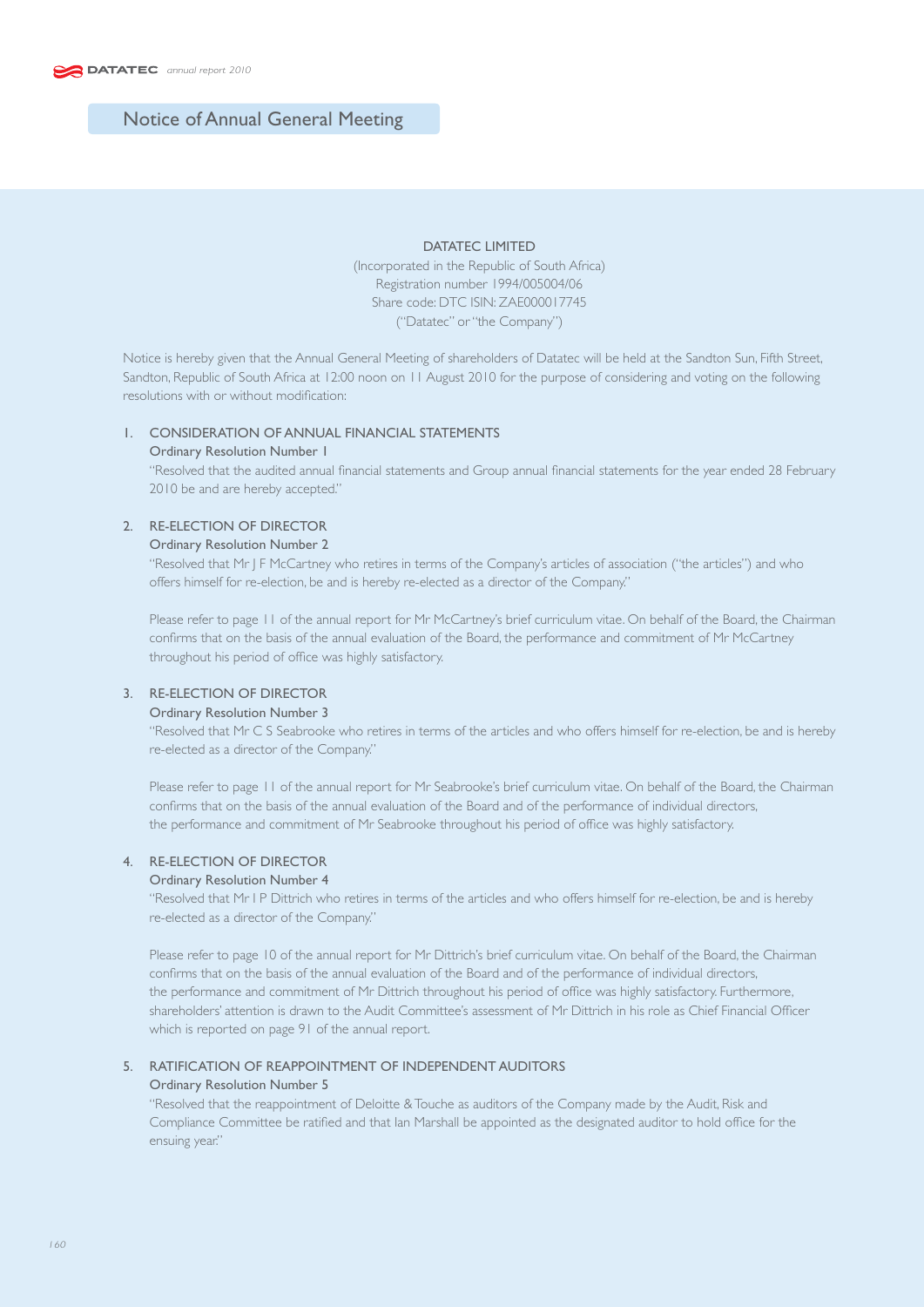## 6. APPROVAL OF AUDITORS' REMUNERATION

### Ordinary Resolution Number 6

 "Resolved that the Audit, Risk and Compliance Committee of the Company be and is hereby authorised to fix and pay the auditors' remuneration for the year ended 28 February 2010."

### 7. RATIFICATION OF DIRECTORS' REMUNERATION

#### Ordinary Resolution Number 7

 "Resolved that the remuneration of the directors of the Company for the year ended 28 February 2010, as reflected on page 74 of the annual report of which this notice forms part, be and is hereby ratified."

# 8. APPROVAL OF NON-EXECUTIVE DIRECTORS' REMUNERATION

### Ordinary Resolution Number 8

 "Resolved that the fees and committee fees of the non-executive directors of the Company for the financial year ending 28 February 2011, as reflected on page 73 of the annual report of which this notice forms part, be and are hereby approved."

# 9. PLACE UNISSUED SHARES UNDER THE CONTROL OF THE DIRECTORS

### Ordinary Resolution Number 9

 "Resolved that the authorised but unissued ordinary shares in the capital of the Company be and are hereby placed under the control and authority of the Board of Directors of the Company in terms of section 221 of the Companies Act, Act 61 of 1973 ("the Act") until the next Annual General Meeting and that the directors of the Company be and are hereby authorised and empowered to allot, issue and otherwise dispose of such unissued ordinary shares as they may deem fit, subject always to:

- the Act, the articles and the ISE Limited ("ISE") Listings Requirements where applicable; and
- such directors' authority pursuant to this Ordinary Resolution Number 9 to allot, issue and otherwise dispose of unissued ordinary shares in the Company being limited to 8 000 000 ordinary shares, being approximately 4,3% of the current issued share capital of the Company."

### 10. AUTHORITY TO MAKE GENERAL PAYMENT TO SECURITIES HOLDERS

## Ordinary Resolution Number 10

 "Resolved that as contemplated in section 90 of the Act the Board of Directors of the Company shall, subject to the provisions of the Act, the Articles and the JSE Listings Requirements, by way of a renewable mandate, be entitled to make a pro rata payment to shareholders of the Company by way of a general payment from the Company's share capital or share premium, subject to the following limitations, namely that:

- this authority shall not extend beyond 15 (fifteen) months from the date of this resolution or the date of the next Annual General Meeting, whichever is the earlier date;
- the maximum amount by which the share capital or share premium shall be reduced in terms of this authority, shall not exceed the Rand value of 20% (twenty percent) of the Company's issued share capital, but excluding minority interests and re-valuations of assets and intangible assets that are not supported by a valuation by an independent professional expert acceptable to the JSE prepared within the last six months, in any one financial year, measured as at the beginning of such financial year; and
- any general payment be made pro rata to all shareholders.

 The directors of the Company undertake that they shall not implement the proposed general payment, unless for a period of 12 (twelve) months following the date of the general payment:

- the Company and the Group are able to repay their debts as such debts become due in the ordinary course of business;
- the assets of the Company and the Group, fairly valued according to International Financial Reporting Standards and on a basis consistent with the last financial year of the Company, exceed the liabilities of the Company and the Group;
- the Company and the Group have adequate share capital and reserves for ordinary business purposes;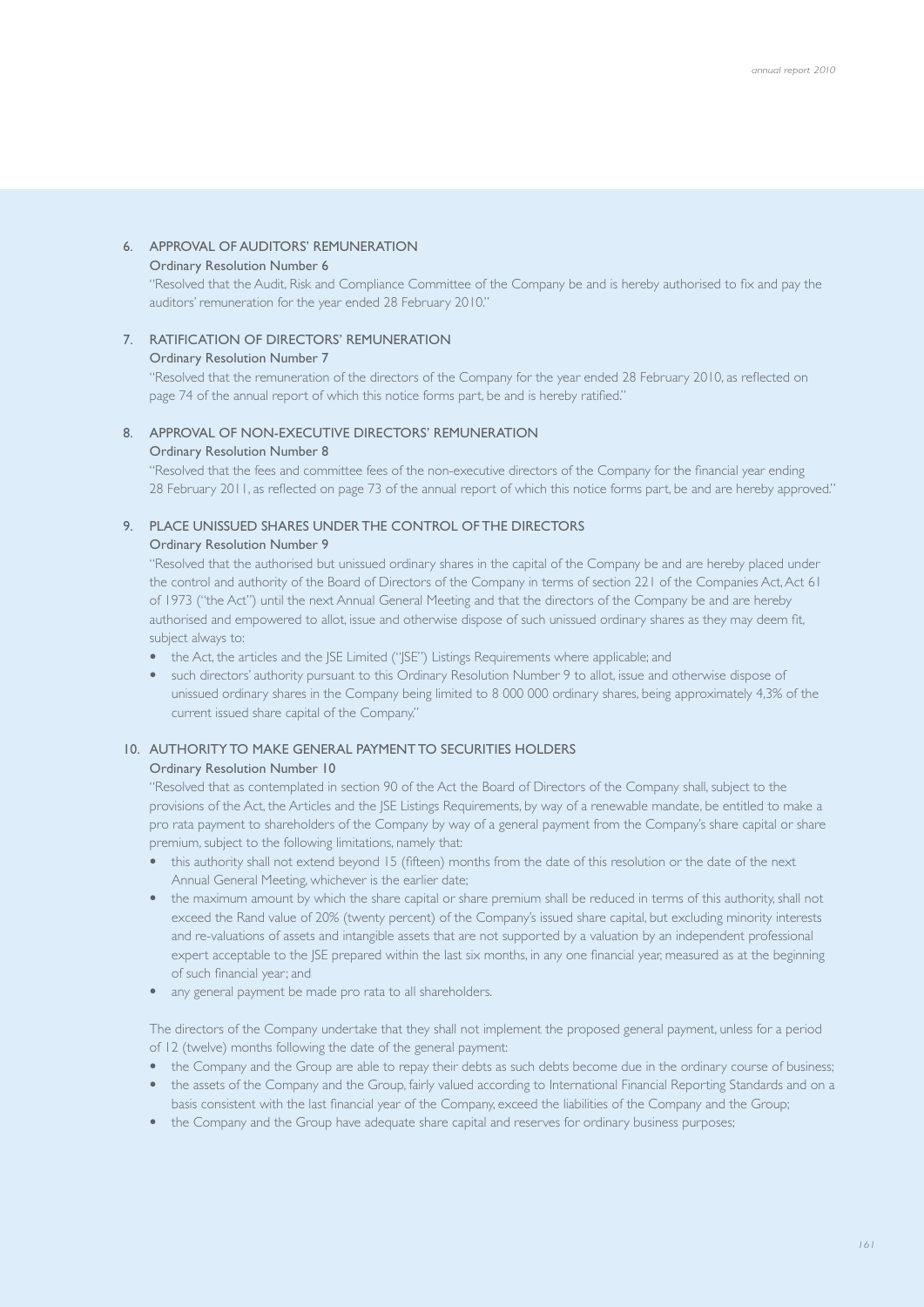- the Company and the Group have sufficient working capital for ordinary business purposes; and
- the sponsor of the Company provides a letter to the JSE on the adequacy of working capital in terms of section 2.12 of the JSE Listings Requirements.

 The directors of the Company intend to utilise the authority in terms of this Ordinary Resolution Number 10 in order to make a general payment to the shareholders of the Company, by way of a general payment from the Company's share capital or share premium.

 Although the Board has no immediate intention to use this authority to make general payments to shareholders by way of a general payment from the Company's share capital or share premium, the Board is of the opinion that this authority should be in place should it become appropriate to make such a payment.

 Announcements will be published on SENS and in the press setting out the terms and date of the general payment, the financial effects of the general payment prior to such payment being effected and complying with section 11.31 and Schedule 24 of the JSE Listings Requirements."

### 11. APPROVAL OF AMENDMENTS TO EMPLOYEE SHARE PLANS

In respect of the following share plans: Datatec Limited Long-term Incentive Plan 2005, the Datatec Limited Share Appreciation Right Scheme 2005, the Datatec Limited Deferred Bonus Plan 2005 and the Datatec Share Option Scheme. Ordinary Resolution Number 11

"Resolved that:

- 1. The Company hereby approves the amendments made to the following employee share plans in order to ensure compliance with Schedule 14 to the JSE Listings Requirements and amendments relating to certain provisions dealing with termination of employment:
	- Datatec Limited Share Appreciation Right Scheme 2005 ("the SAR Scheme")
	- Datatec Limited Long-term Incentive Plan 2005 ("the LTIP")
	- Datatec Limited Deferred Bonus Plan 2005 ("the DBP")
	- Datatec Share Option Scheme ("the SOS").

 The rules of each plan, as amended to comply with Schedule 14 to the JSE Listings Requirements, will be available for inspection at Ground Floor, Sandown Chambers, Sandown Village, 16 Maude Street, Sandown, Johannesburg, 2148 (the Company's registered office in South Africa) for 14 days prior to the Annual General Meeting of the Company.

- 2. The amendments made to the SAR Scheme to ensure compliance with Schedule 14 to the JSE Listings Requirements can be summarised as follows:
	- (a) Reference to a fixed number of shares being available for utilisation under the SAR Scheme and other employee share plans (excluding the SOS) and clarification around how that limit is calculated. The limit is fixed by reference to a number of shares (9 250 000) rather than a percentage of share capital as was previously the case. This number equates to approximately 5% of the Company's share capital as at 21 May 2010. The overall percentage of share capital is unchanged at 5%.
	- (b) Clarification around how the limit on the number of shares which can be acquired under the SAR Scheme and other employee share plans (excluding the SOS) by any one participant is calculated. The limit is fixed by reference to a number of shares (4 625 000) rather than a percentage of share capital as was previously the case. This number equates to approximately 2,5% of the Company's share capital as at 21 May 2010. The overall percentage of the share capital is unchanged at 2,5%.
	- (c) Inclusion of a provision confirming the basis upon which awards are made, which is determined as a percentage of the participant's base pay with such percentage varying by reference to the participant's grade.
	- (d) Confirmation that no amount is payable by participants on the grant, acceptance or exercise of awards.
	- (e) Confirmation that non-executive directors of the Company are not eligible to participate in the SAR Scheme.
	- (f) Removal of the Board of Directors' discretion to determine the terms of the awards, once granted, including removal of the Board of Directors' ability to change the performance condition following grant.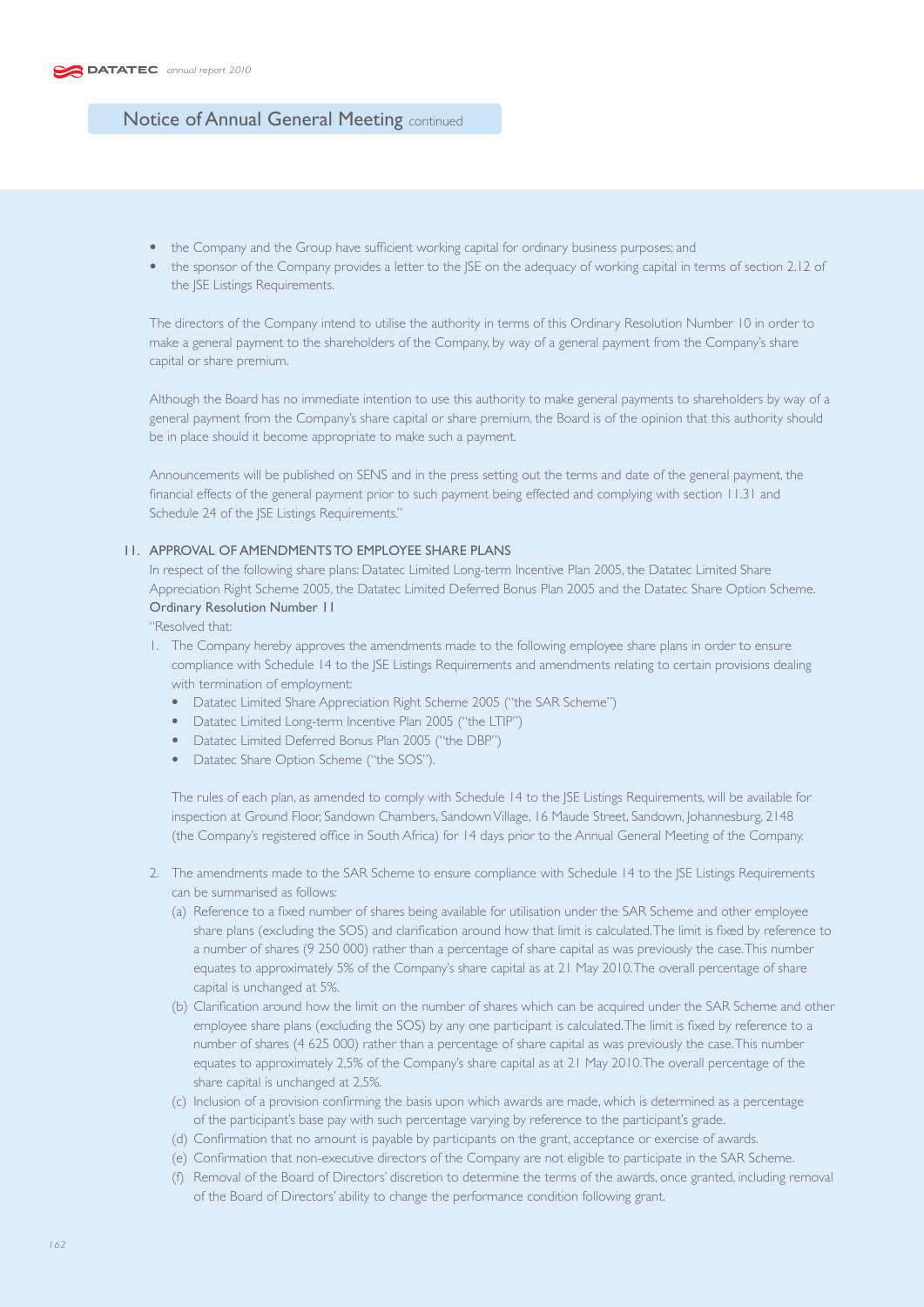- (g) Removal of the Board of Directors' discretion to determine the rights of participants who leave the Company's employment while holding unvested and unexercised awards granted under the SAR Scheme.
- (h) Clarification that any adjustments made to awards following an internal reconstruction of the Company (but which does not amount to a change of ultimate control) will be limited to specified actions which involve converting the awards into equivalent awards over shares in another company, paying a cash amount in settlement of the awards or following the procedure applicable on a change of control of the Company.
- (i) Confirmation that participants will acquire shareholder rights in respect of the shares only following the exercise of the awards.
- (j) Amendment of the provisions relating to the effects of a variation of share capital or a capitalisation issue on the terms of awards such that the directors shall adjust the terms of the awards in order that the participant is entitled to the same proportion of equity capital after the event as he was before the event. Such adjustments are to be reported to the JSE and published in the Company's annual financial statements.
- (k) Confirmation of the consequences of a liquidation of the Company on awards granted under the SAR Scheme in that any unvested and vested but unexercised awards will lapse on the date of liquidation.
- (l) Addition of provisions which cannot be amended without the Company's approval and inclusion of the requirement for 75% of shareholders of the Company to approve such amendments including provisions relating to the number of shares utilised under the SAR Scheme, rights attached to awards and procedures to be adopted in the event of termination of employment and a change of control of the Company.
- (m) Allowing the directors to determine that shares be purchased in the market in order to satisfy awards which are exercised.
- (n) Clarification as regards the mechanics of settling awards following exercise to confirm that, on the exercise of an award, it will be settled in shares equal to the value of the benefit and not net of income tax due.
- (o) Cross-reference to certain provisions included in the JSE Listings Requirements.

 In addition, the provisions relating to the consequences of termination of employment have been amended following the removal of the Board discretion referred to in (g) above. The consequences of the amendments are that where participants' employment is terminated after the vesting date but before they have been exercised, the awards may be exercised within 30 days of the date of termination of employment, failing which they will lapse.

 Where participants' employment is terminated prior to the vesting date by reason of retrenchment, ill health, disability or any other circumstance which the Remuneration Committee considers appropriate, a portion of their awards will continue to exist subject to the rules of the SAR Scheme and will vest at the usual vesting date, subject to performance conditions being satisfied, and may then be exercised in accordance with the rules. The awards will be time prorated and the continuing portion will reflect the number of months served of the performance period as at the date of termination of employment. The remainder of the award will lapse on the date of termination of employment.

- 3. The amendments made to the LTIP to ensure compliance with Schedule 14 to the JSE Listings Requirements can be summarised as follows:
	- (a) Reference to a fixed number of shares being available for utilisation under the LTIP and other employee share plans (excluding the SOS) and clarification around how that limit is calculated. The limit is fixed by reference to a number of shares (9 250 000) rather than a percentage of share capital as was previously the case. This number equates to approximately 5% of the Company's share capital as at 21 May 2010. The overall percentage of share capital is unchanged at 5%.
	- (b) Clarification around how the limit on the number of shares which can be acquired under the LTIP and other employee share plans (excluding the SOS) by any one participant is calculated. The limit is fixed by reference to a number of shares (4 625 000) rather than a percentage of share capital as was previously the case. This number equates to approximately 2,5% of the Company's share capital as at 21 May 2010. The overall percentage of share capital is unchanged at 2,5%.
	- (c) Inclusion of a provision confirming the basis upon which awards are made which is determined as a percentage of the participant's base pay with such percentage varying by reference to the participant's grade.
	- (d) Confirmation that no amount is payable by participants on the vesting of awards.
	- (e) Confirmation that non-executive directors of the Company are not eligible to participate in the LTIP.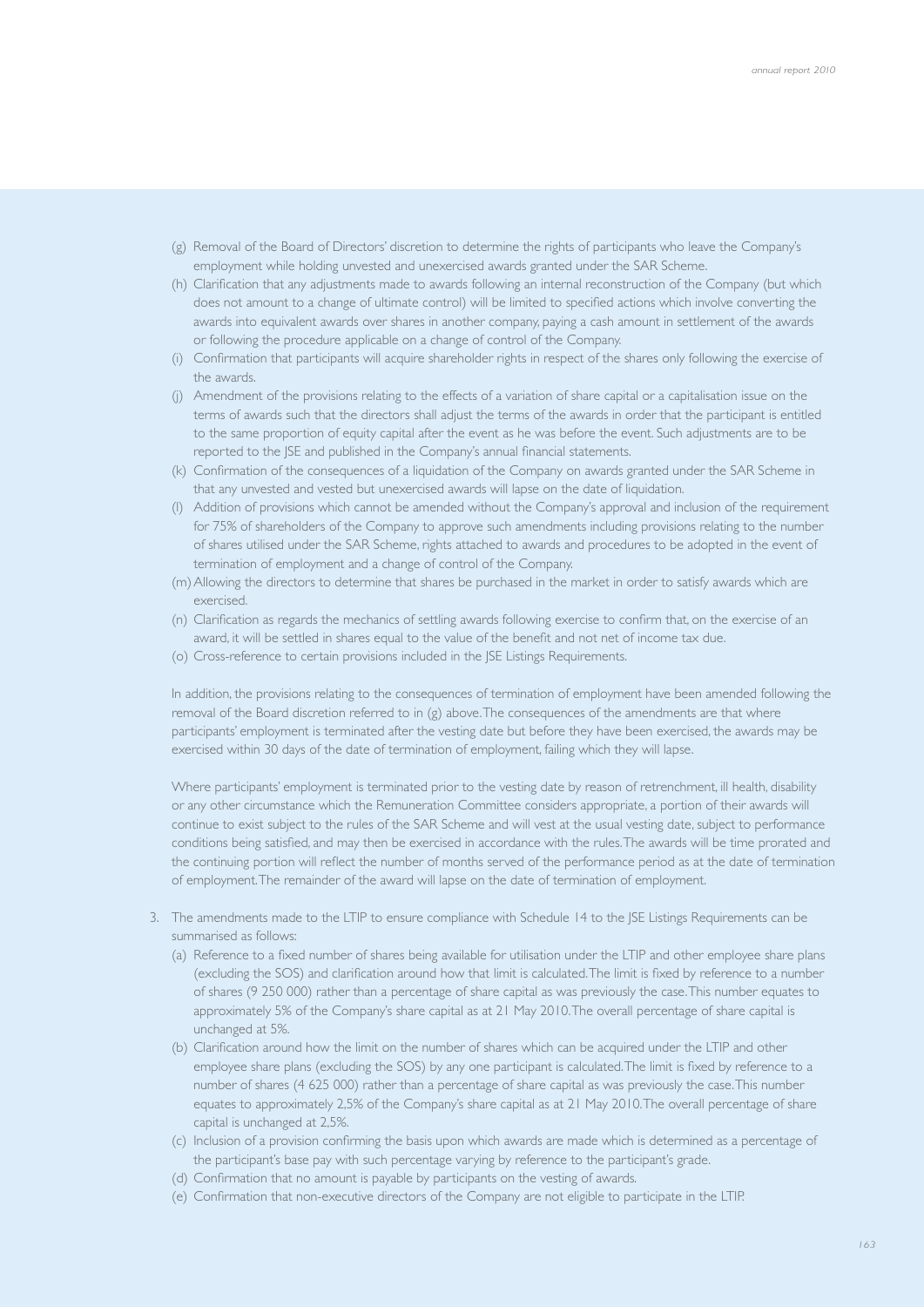- (f) Removal of the Board of Directors' discretion to determine the terms of the awards, once they have been granted, including removal of the Board of Directors' ability to change the performance condition following the grant.
- (g) Removal of the Board of Directors' discretion to determine the rights of participants who leave the Company's employment while holding unvested awards granted under the LTIP.
- (h) Clarification that any adjustments made to awards following an internal reconstruction of the Company (but which does not amount to a change of ultimate control) will be limited to specified actions which involve converting the awards into equivalent awards over shares in another company, paying a cash amount in settlement of the awards or following the procedure applicable on a change of control of the Company.
- (i) Confirmation that participants will acquire shareholder rights in respect of the shares only following the release of shares subsequent to vesting of the awards.
- (j) Amendment of the provisions relating to the effects of a variation of share capital or a capitalisation issue on the terms of awards such that the directors shall adjust the terms of the awards in order that the participant is entitled to the same proportion of equity capital after the event as he was before the event. Such adjustments are to be reported to the JSE and published in the Company's annual financial statements.
- (k) Confirmation of the consequences of a liquidation of the Company on awards granted under the LTIP in that any unvested awards will lapse on the date of liquidation.
- (l) Addition of provisions which cannot be amended without the Company's approval and inclusion of the requirement for 75% of shareholders of the Company to approve such amendments including provisions relating to the number of shares utilised under the LTIP, rights attached to awards and procedures to be adopted in the event of termination of employment and a change of control of the Company.
- (m) Allowing the directors to determine that shares be purchased in the market in order to satisfy awards when they vest.
- (n) Cross-reference to certain provisions included in the JSE Listings Requirements.

 In addition, the provisions relating to the consequences of termination of employment have been amended following the removal of the Board discretion referred to in (g) above. The consequences of the amendments are that where participants' employment is terminated prior to the vesting date by reason of retrenchment, ill health, disability or any other circumstance which the Remuneration Committee considers appropriate, a portion of their awards will continue to exist subject to the rules of the LTIP and will vest at the usual vesting date, subject to performance conditions being satisfied. The awards will be time prorated and the continuing portion will reflect the number of months served of the performance period as at the date of termination of employment. The remainder of the awards will lapse on the date of termination of employment.

- 4. The amendments made to the DBP to ensure compliance with Schedule 14 to the JSE Listings Requirements can be summarised as follows:
	- (a) Reference to a fixed number of shares being available for utilisation under the DBP by way of matching awards and other employee share plans (excluding the SOS) and clarification around how that limit is calculated. The limit is fixed by reference to a number of shares (9 250 000) rather than a percentage of share capital as was previously the case. This number equates to approximately 5% of the Company's share capital as at 21 May 2010. The overall percentage of share capital is unchanged at 5%.
	- (b) Reference to a fixed number of shares which are to be acquired under the DBP by way of matching awards and other employee share plans (excluding the SOS) by any one participant and clarification around how that limit is calculated. The limit is fixed by reference to a number of shares (4 625 000) rather than a percentage of share capital as was previously the case. This number equates to approximately 2,5% of the Company's share capital as at 21 May 2010. The overall percentage of share capital is unchanged at 2,5%.
	- (c) Inclusion of a provision confirming the basis upon which offers to participate in the DBP are made which is determined as a percentage of the participant's base pay with such percentage varying by reference to the participant's grade.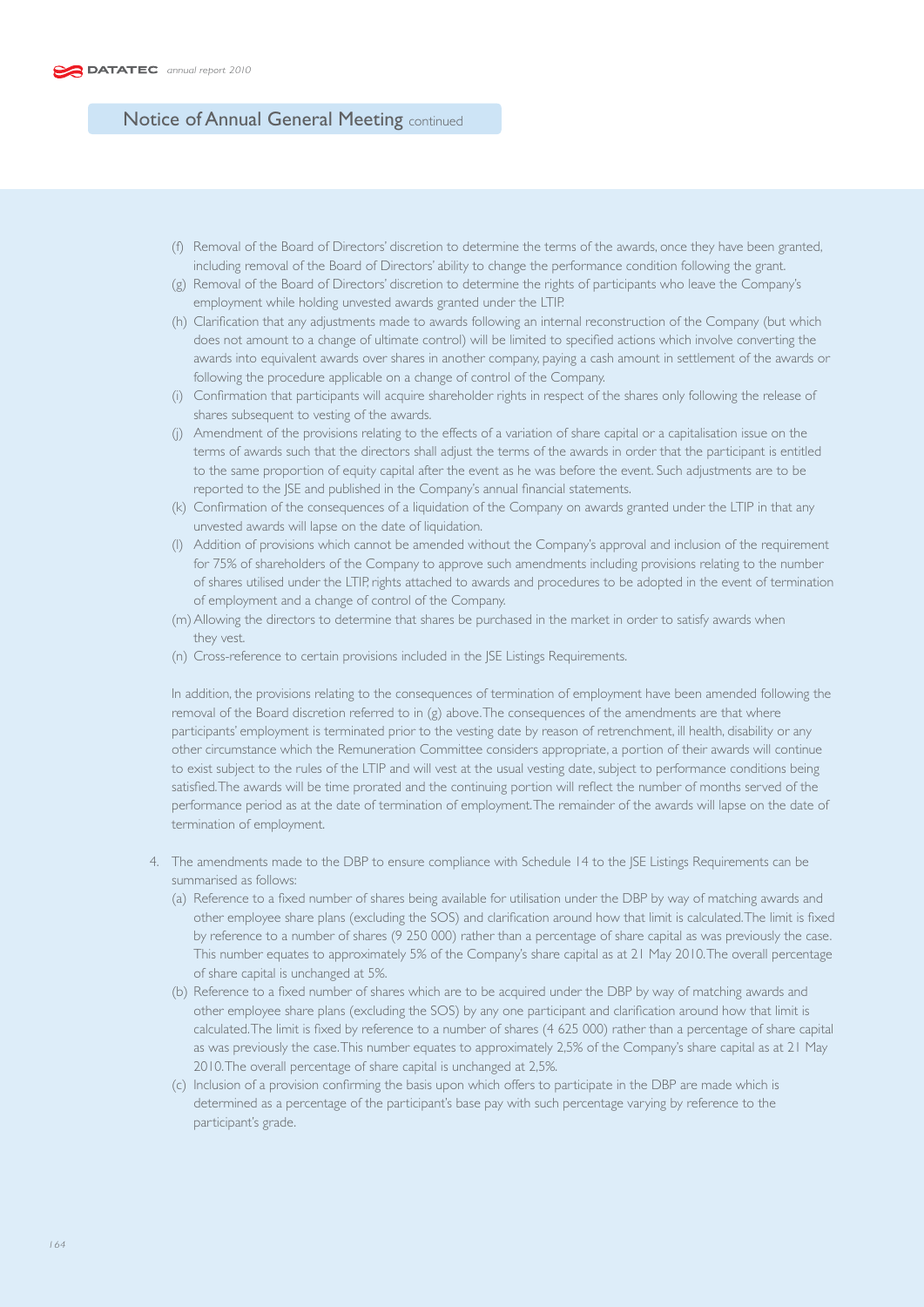- (d) Confirmation that no amount is payable by participants on the vesting of matching awards.
- (e) Confirmation that non-executive directors of the Company are not eligible to participate in the DBP.
- (f) Removal of the Board of Directors' discretion to determine that the matching award can vest early.
- (g) Clarification that any adjustments made to awards following an internal reconstruction of the Company (but which does not amount to a change of ultimate control) will be limited to specified actions which involve converting the matching awards into equivalent awards over shares in another company, paying a cash amount in settlement of the matching awards or following the procedure applicable on a change of control of the Company.
- (h) Confirmation that participants will acquire shareholder rights in respect of the shares only following the vesting of matching awards, on settlement.
- (i) Amendment of the provisions relating to the effects of a variation of share capital or a capitalisation issue on the terms of matching awards such that the directors shall adjust the terms of the awards in order that the participant is entitled to the same proportion of equity capital after the event as he was before the event. Such adjustments are to be reported to the JSE and published in the Company's annual financial statements.
- (j) Confirmation of the consequences of a liquidation of the Company on matching awards granted under the DBP in that any unvested awards will lapse on the date of liquidation.
- (k) Addition of provisions which cannot be amended without the Company's approval and inclusion of the requirement for 75% of shareholders of the Company to approve such amendments including provisions relating to the number of shares utilised under the DBP, rights attached to matching awards and procedures to be adopted in the event of termination of employment and a change of control of the Company.
- (l) Allowing the directors to determine that shares be purchased in the market in order to satisfy matching awards when they vest.
- (m) Cross-reference to certain provisions included in the JSE Listings Requirements.
- 5. The amendments made to the SOS to ensure compliance with Schedule 14 to the JSE Listings Requirements can be summarised as follows:
	- (a) Reference to a fixed number of shares being available for utilisation under the SOS and clarification around how that limit is calculated. The limit is fixed by reference to a number of shares (27 750 000) rather than a percentage of share capital as was previously the case. This number equates to approximately 15% of the Company's share capital as at 21 May 2010. The overall percentage of share capital is unchanged at 15%.
	- (b) Reference to a fixed number of shares which can be acquired by any one participant under the SOS and clarification around how that limit is calculated. The limit is fixed by reference to a number of shares (2 775 000) rather than a percentage of share capital as was previously the case. This number equates to approximately 1,5% of the Company's share capital as at 21 May 2010.
	- (c) Inclusion of a provision confirming the basis upon which options are granted which is determined as a percentage of the participant's base pay with such percentage varying by reference to the participant's grade.
	- (d) Confirmation that no amount is payable by participants on the grant of options.
	- (e) Confirmation that non-executive directors of the Company are not eligible to participate in the SOS.
	- (f) Confirmation that participants will acquire shareholder rights in respect of the shares only following the exercise of options.
	- (g) Amendment of the provisions relating to the effects of a variation of share capital or a capitalisation issue on the terms of options such that the directors may adjust the terms of the options in order that the participant is entitled to the same proportion of equity capital after the event as he was before the event. Such adjustments are to be reported to the JSE and published in the Company's annual financial statements.
	- (h) Addition of provisions which cannot be amended without the Company's approval and inclusion of the requirement for 75% of shareholders of the Company to approve such amendments including provisions relating to the number of shares utilised under the SOS and rights attached to options.
	- (i) Allowing the directors to determine that shares be purchased in the market in order to satisfy options.
	- (j) Cross-reference to certain provisions included in the JSE Listings Requirements."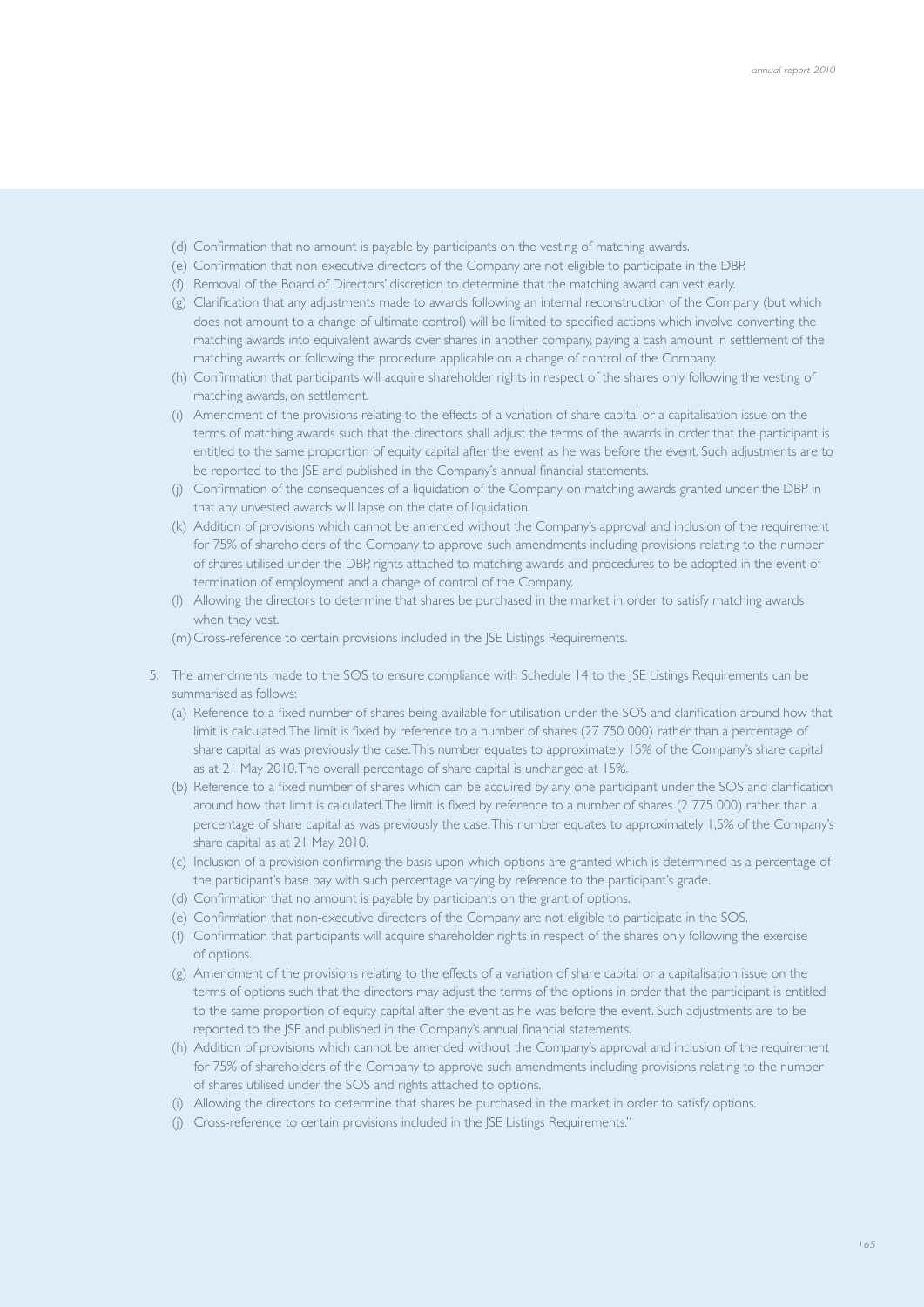# 12. AUTHORITY TO SIGN ALL DOCUMENTS REQUIRED

## Ordinary Resolution Number 12

 "Resolved that subject to the passing of the terms of the Ordinary Resolutions 1 to 11 and Special Resolution 1 (below), any director of the Company or the Company Secretary shall be and is hereby authorised to sign all documents and perform all acts which may be required to give effect to such Ordinary Resolutions 1 to 11 and Special Resolution 1 (below) passed at the Annual General Meeting."

To consider and, if deemed fit, to pass the following special resolutions:

### 13. GENERAL AUTHORITY TO REPURCHASE SHARES

## Special Resolution Number 1

 "Resolved that the Board of Directors of the Company be authorised by way of a general authority given as a renewable mandate, to facilitate the acquisition by the Company or a subsidiary of the Company of the issued ordinary shares of the Company, upon such terms and conditions and in such amounts as the directors of the Company may from time to time determine, but subject to the articles, the provisions of the Act and the JSE Listings Requirements, when applicable and provided that:

- a paid press release giving such details as may be required in terms of the JSE Listings Requirements be published when the Company or its subsidiaries have cumulatively repurchased 3% (three percent) of the initial number of the shares of the Company in issue as at the time the general authority was granted and for each 3% in aggregate of the initial number of shares acquired thereafter;
- the authorisation granted above shall remain in force from the date of passing of this special resolution for a period of 15 (fifteen) months or until the next Annual General Meeting, whichever period is shorter;
- the Company will only appoint one agent to effect any repurchase(s) on its behalf;
- the Company or its subsidiary shall not repurchase securities during a prohibited period as defined in paragraph 3.67 of the JSE Listings Requirements unless they have in place a repurchase programme where the dates and quantities of securities to be traded during the relevant period are fixed (not subject to any variation) and full details of the programme have been disclosed in an announcement over SENS prior to the commencement of the prohibited period;
- the repurchase of securities will be effected through the order book operated by the JSE trading system and done without any prior understanding or arrangement between the Company and the counterparty;
- the repurchase by the Company of its own securities above may not exceed 20% (twenty percent) of the Company's issued ordinary share capital in the aggregate in any one financial year or, in the case of acquisition by any of the Company's subsidiaries, 10% (ten percent) of such issued ordinary share capital in the aggregate if such shares are to be held as treasury shares;
- in determining the price at which the Company's ordinary shares are acquired by the Company in terms of this general authority, the maximum premium at which such ordinary shares may be acquired will be 10% (ten percent) of the weighted average of the market price at which such ordinary shares are traded on the JSE, as determined over the 5 (five) trading days immediately preceding the date of the repurchase of such ordinary shares by the Company or a subsidiary of the Company; and
- the sponsor to the Company provides a letter of confirmation on the adequacy of working capital in terms of section 2.12 of the JSE Listings Requirements prior to any repurchases being implemented on the open market of the JSE."

 As at the date of this resolution, the Company's directors undertake that they will not implement any such repurchase in the 12 (twelve) months following the date of this Annual General Meeting or for the period of the general authority, whichever is the longer, unless:

• the Company and the Group would be able to repay its debts as they become due in the ordinary course of business for a period of 12 months following the date of the repurchase;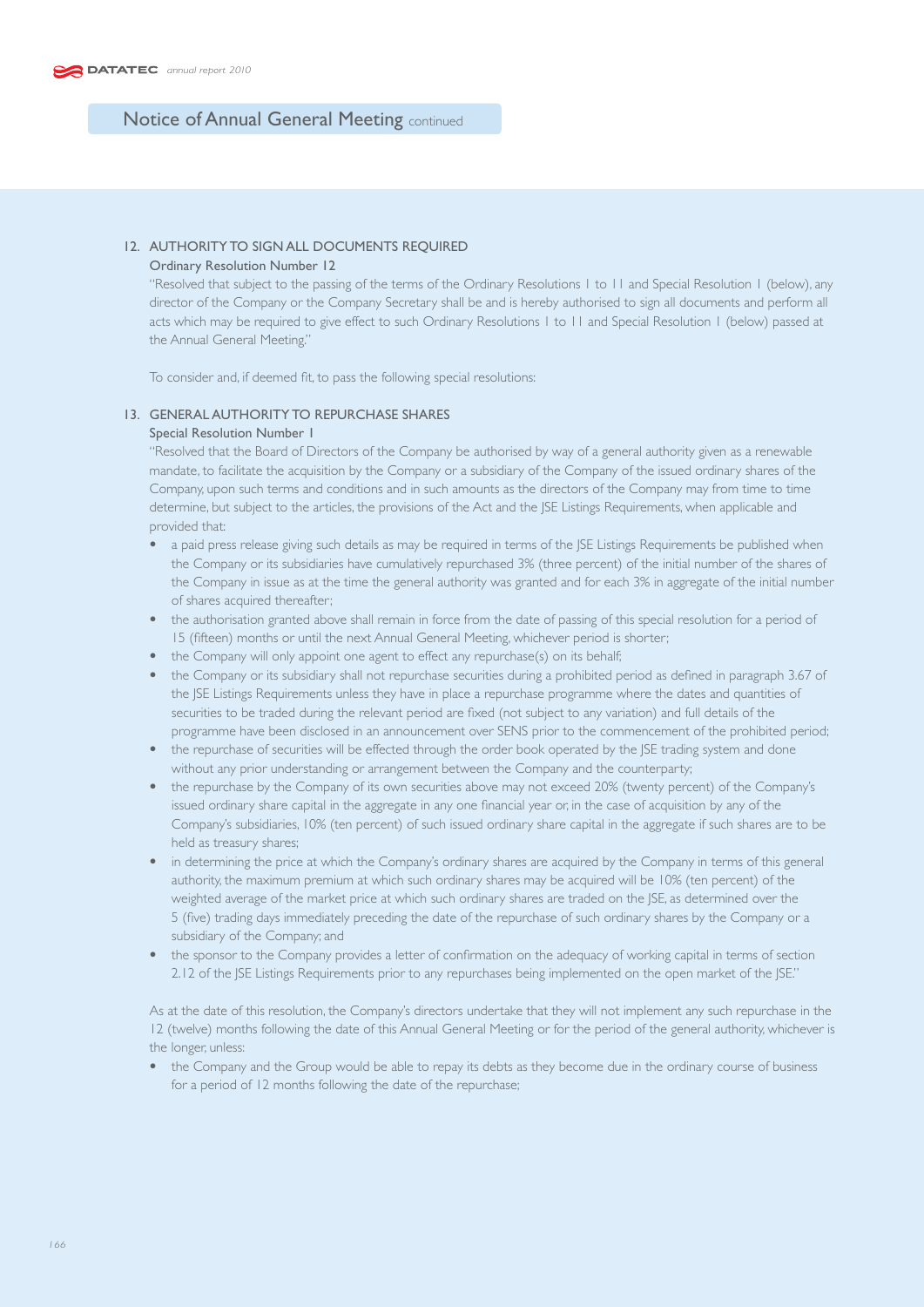- the Company's and the Group's assets, fairly valued according to International Financial Reporting Standards and on a basis consistent with the last financial year of the Company, would exceed the liabilities of the Company and the Group for a period of 12 months following the date of the repurchase;
- the Company's and the Group's share capital and reserves are adequate for ordinary business purposes for a period of 12 months following the date of the notice of the repurchase; and
- the Company and the Group would have adequate working capital for ordinary business purposes for a period of 12 months following the date of the repurchase.

#### *Reason for and effect of the Special Resolution*

 The reason for and the effect of the Special Resolution are to grant to the directors of the Company a general authority, up to and including the date of the next Annual General Meeting of the Company or the expiration date of the period commencing on the date of passing of the special resolution and expiring on the date 15 (fifteen) months thereafter, to approve the Company's purchase of shares in itself, or to permit a subsidiary of the Company to purchase shares in the Company.

 The Board is of the opinion that this authority should be in place should it become appropriate to undertake a share repurchase.

#### Additional disclosure

 For purposes of considering Ordinary Resolution Number 10 and Special Resolution Number 1 and in terms of the JSE Listings Requirements, the information below has been included in the annual report, in which this notice of Annual General Meeting is included, at the places indicated:

- Directors and management (refer to page 172 of this report)
- Major shareholders (refer to page 171 of this report)
- Directors' interests in securities (refer to page 75 of this report)
- Share capital of the Company (refer to page 122 of this report).

#### Litigation statement

 The directors, whose names are given on page 172 of the annual report of which this notice forms part, are not aware of any legal or arbitration proceedings, other than such proceedings disclosed on page 129, including proceedings that are pending or threatened, that may have or have had in the recent past, being at least the previous 12 (twelve) months, a material effect on the Group's financial position.

#### Directors' responsibility statement

 The directors, whose names are given on page 172 of the annual report, collectively and individually accept full responsibility for the accuracy of the information pertaining to this Special Resolution Number 1 and Ordinary Resolution Number 10 and certify that to the best of their knowledge and belief there are no facts that have been omitted which would make any statement false or misleading, and that all reasonable enquiries to ascertain such facts have been made and that this special resolution contains all information required by law and the JSE Listings Requirements.

#### Material changes

 Other than the facts and developments reported on in the annual report, there have been no material changes in the affairs or financial position of the Company and/or the Group since the date of signature of the audit report and the date of this notice.